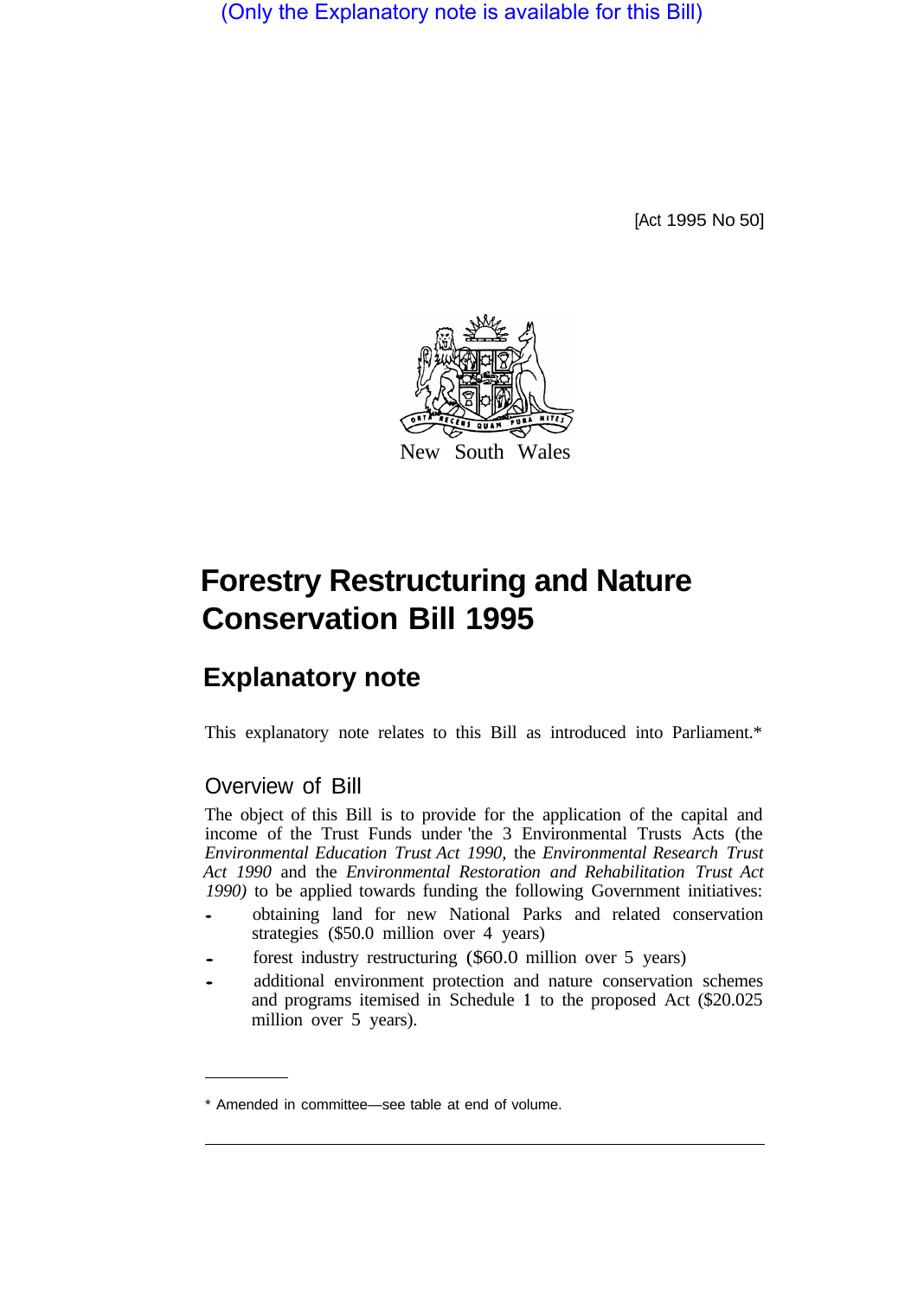Forestry Restructuring and Nature Conservation Bill 1995 [Act 1995 No 50]

Explanatory note

During the period of operation of the proposed Act (until 30 June 2000) no new grants will be permitted from the Trust Funds, with the exception of grants from the Environmental Restoration and Rehabilitation Trust Fund to schools (maximum \$0.080 million each year) and community organisations (maximum \$0.850 million each year). Emergency pollution clean-up costs will continue to be able to be paid from the Environmental Restoration and Rehabilitation Trust Fund but will not be limited to payments from income of the Fund. Grants from the Trust Funds that have already been made but not fully paid out will not be affected by the new restrictions.

Consequential amendments are made to the three Environmental Trusts Acts and an additional amendment is made to the Environmental Restoration and *Rehabilitation Trust Act 1990* to clarify the power of the Trust under that Act to recover from polluters the cost of emergency clean-ups paid for from the Fund under that Act.

## Outline of provisions

**Clause 1** sets out the name (also called the short title) of the proposed Act.

**Clause 2** provides for the commencement of the proposed Act on a day or days to be appointed by proclamation.

**Clause 3** contains definitions.

**Clause 4** authorises the payment of money out of the Trust Funds for the purposes outlined above.

**Clause 5** provides for the Minister for the Environment to determine the timing and amount of payments from the Trust Funds and how those payments are to be apportioned between the Trust Funds. The Minister is required to be mindful of the need for the Funds to be able to earn income in order to meet their projected commitments.

**Clause 6** imposes the limits outlined above on the amounts that can be paid from the Trust Funds under the proposed Act.

**Clause 7** imposes the time limits outlined above on the making of those payments.

**Clause 8** provides that expenditure from the Trust Funds for additional commitments expenditure listed in Schedule 1 (total \$20.025 million) ranks lowest in priority behind all other payments to be made from the Funds.

Explanatory note page 2